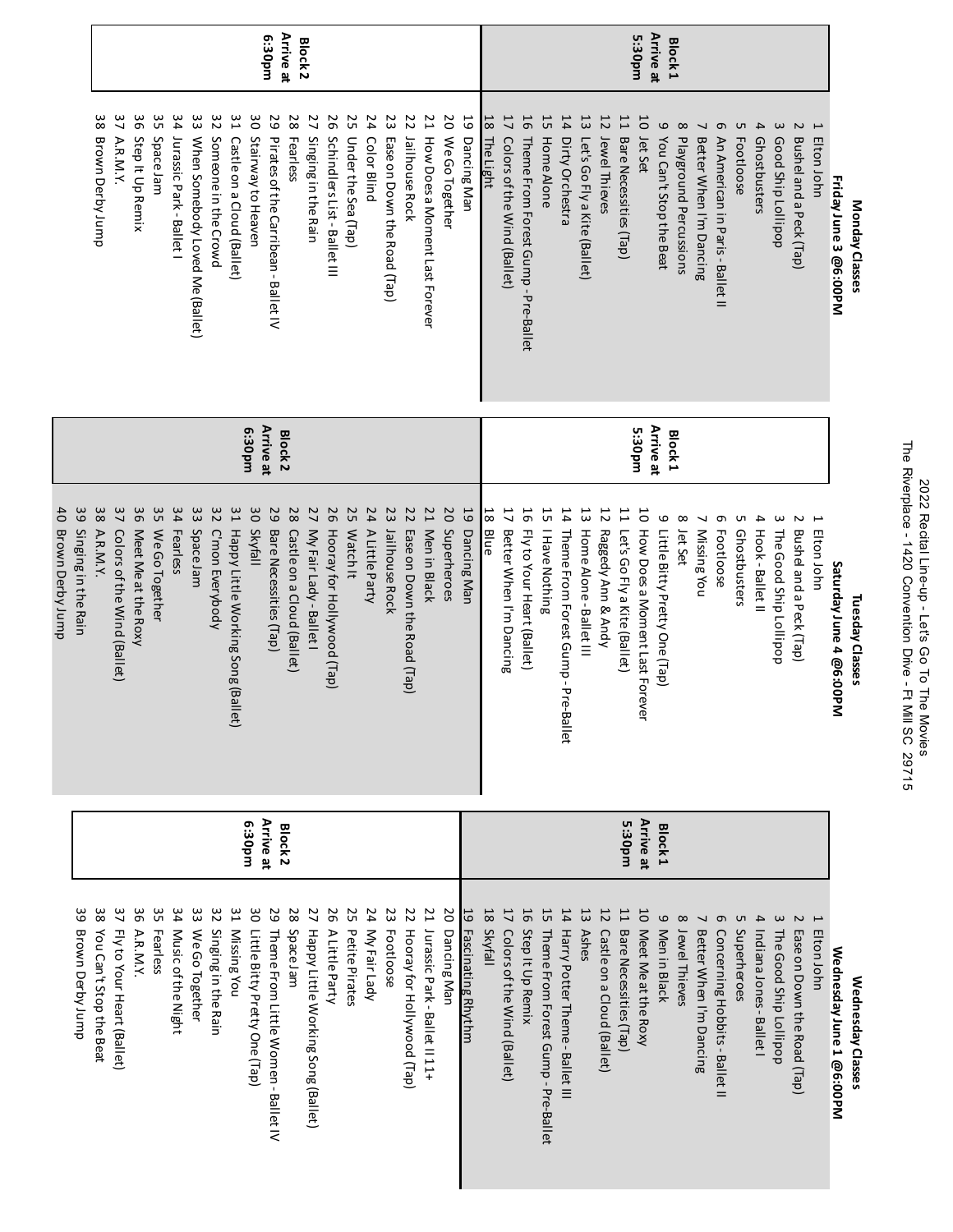| The Riverplace - 1420 Convention Drive - Ft Mill SC 29715<br>2022 Rovies<br>2022 Recital Line-que - Let's Go Tp - Dine-dial |
|-----------------------------------------------------------------------------------------------------------------------------|
|                                                                                                                             |

|                     | Thursday Classes                                                            |           | Friday Classes                                                                        |
|---------------------|-----------------------------------------------------------------------------|-----------|---------------------------------------------------------------------------------------|
|                     | Thursday June 2 @6:00PM                                                     |           | Firday June 3 @4:30PM                                                                 |
|                     | $\sim$<br>$\overline{\phantom{a}}$<br>Elton John<br>Castle on a Cloud - PPS |           | $\overline{ }$<br>Z<br>Bushel and a Peck (Tap)<br>Dancing Man                         |
|                     | $\omega$<br>Bushel and a Peck (Tap)                                         |           | $\omega$<br>Jailhouse Rock                                                            |
|                     | 4<br>Superheroes                                                            |           | 4<br>The Good Ship Lollipop                                                           |
|                     | UП<br><b>Footloose</b>                                                      |           | UП<br>Better When I'm Dancing                                                         |
|                     | 9<br>Home Alone-Ballet I                                                    |           | 9<br>Superheroes                                                                      |
|                     | My Heart Will Go On - Ballet II                                             |           | <b>Burning House</b>                                                                  |
|                     | $\infty$<br>Stairway to Heaven                                              |           | $\infty$<br>Hooray for Hollywood (Tap)                                                |
| Block1              | 6<br>Litty Bitty Pretty One-PPS                                             |           | 6<br>You Can't Stop the Beat                                                          |
| Arrive at           | 50<br>Step It Up Remix                                                      |           | 5<br>Romeo & Juliet - Ballet III                                                      |
| 5:30pm              | 11<br>Theme From Forest Gump - Pre-Ballet                                   |           | 11<br><b>Blue</b>                                                                     |
|                     | 12<br>Bare Necessities (Tap)                                                | Arrive at | 12<br>Bare Necessities (Tap)                                                          |
|                     | 13<br>Playground Percussions                                                | uud00:t   | 13<br>Let's Go Fly a Kite (Ballet)                                                    |
|                     | 14<br>Let's Go Fly a Kite (Ballet)                                          |           | 14<br>Ease on Down the Road (Tap)                                                     |
|                     | 55<br>Jurassic Park - Ballet III                                            |           | 5<br>Faith                                                                            |
|                     | 56<br>Singing in the Rain<br>Men in Black                                   |           | $\overline{L}$<br>91<br>Big Love, Small Moments<br>Happy Little Working Song (Ballet) |
|                     | $\frac{1}{8}$<br>Colors of the Wind (Ballet)                                |           | 18<br>Variations - Ballet IV/V                                                        |
|                     | 19 Raggedy Ann & Andy                                                       |           | 59<br>Colors of the Wind (Ballet)                                                     |
|                     | 50<br>Dancing Man                                                           |           | SO<br>A.R.M.Y. - Preteen Comp HH                                                      |
|                     | <b>21</b><br>You Can't Stop the Beat                                        |           | 21<br>Castle on a Cloud (Ballet)                                                      |
|                     | 22<br>Under the Sea-PPS                                                     |           | 22<br>We Go Together                                                                  |
|                     | 23<br>We Go Together                                                        |           | 23<br>Meet Me at the Roxy                                                             |
|                     | 24<br>Sesame Street                                                         |           | 24<br>Ghostbusters                                                                    |
|                     | 25<br>Hooray for Hollywood (Tap)                                            |           | 25<br>Brown Derby Jump                                                                |
|                     | 56<br>An American in Paris - Ballet IV                                      |           |                                                                                       |
|                     | 27<br>How Does a Moment Last Forever                                        |           |                                                                                       |
| <b>Block2</b>       | 28<br>Fearless                                                              |           |                                                                                       |
| Arrive at           | 52<br>Jailhouse Rock                                                        |           |                                                                                       |
| udo <sub>E</sub> :9 | 30 Jet Set                                                                  |           |                                                                                       |
|                     | 51<br>Colorblind                                                            |           |                                                                                       |
|                     | 32<br>When Somebody Loved Me-PPS                                            |           |                                                                                       |
|                     | 33<br>Ballet IV Thur 3:15 pm                                                |           |                                                                                       |
|                     | 34<br>Happy Little Working Song (Ballet)                                    |           |                                                                                       |
|                     | ΩS<br>Space Jam                                                             |           |                                                                                       |
|                     | 98<br>Another Day of Sun                                                    |           |                                                                                       |
|                     | 37<br><b>Twlight</b>                                                        |           |                                                                                       |
|                     | 38<br><b>Brown Derby Jump</b>                                               |           |                                                                                       |

| Friday Classes                     |                                 | Saturday Classes                                           |
|------------------------------------|---------------------------------|------------------------------------------------------------|
| Firday June 3 @4:30PM              |                                 | Saturday June 4 @3:30PM                                    |
| Dancing Man                        |                                 | $\mapsto$<br>Dancing Man                                   |
| Bushel and a Peck (Tap)            |                                 | $\sim$<br>Lase on Down the Road (Tap)                      |
| Jailhouse Rock                     |                                 | $\omega$<br>Somewhere Over the Rainbow                     |
| The Good Ship Lollipop             |                                 | 4<br>Indiana Jones - Ballet I/II                           |
| Better Nhen Lin Dancing            |                                 | Uп<br>Bare Necessities (Tap)                               |
| Superheroes                        |                                 | 0<br>Superheroes                                           |
| <b>Burning House</b>               |                                 | <b>Footloose</b>                                           |
| Hooray for Hollywood (Tap)         |                                 | $\infty$<br>Hooray for Hollywood (Tap)                     |
| You Can't Stop the Beat            | Arrive at<br>Block <sub>1</sub> | 6<br><b>Burning House</b>                                  |
| Romeo & Juliet - Ballet III        | 3:00pm                          | 5<br>Castle on a Cloud (Ballet)                            |
| Blue                               |                                 | $\overline{11}$<br>Colors of the Wind (Ballet)             |
| Bare Necessities (Tap)             |                                 | $\overline{5}$<br>Men in Black                             |
| Let's Go Fly a Kite (Ballet)       |                                 | 13<br>Space Jam - Comp Mini HH                             |
| Ease on Down the Road (Tap)        |                                 | 14<br>Soldiers                                             |
| Faith                              |                                 | 5<br>Skyfall                                               |
| Happy Little Working Song (Ballet) |                                 | 5<br>Happy Little Working Song (Ballet)                    |
| Big Love, Small Moments            |                                 | $\frac{1}{8}$<br>$\overline{1}$<br>Better When I'm Dancing |
| Variations - Ballet IV/V           |                                 | Blue                                                       |
| Colors of the Wind (Ballet)        |                                 | 55<br>Missing You                                          |
| A.R.M.Y. - Preteen Comp HH         |                                 | 20<br>Bushel and a Peck (Tap)                              |
| Castle on a Cloud (Ballet)         |                                 | <b>21</b><br>The Good Ship Lollipop                        |
| We Go Together                     |                                 | 22<br>Jailhouse Rock                                       |
| Meet Me at the Roxy                |                                 | 23<br>Meet Me at the Roxy                                  |
| Ghostbusters                       |                                 | 24<br>God Bless the Outcast                                |
| Brown Derby Jump                   |                                 | 25<br>Under the Sea (Tap)                                  |
|                                    | <b>Block2</b>                   | 92<br>Little Bitty Pretty One (Tap)                        |
|                                    | <b>Arrive at</b>                | 27<br>Let's Go Fly a Kite (Ballet)                         |
|                                    | 3:45pm                          | 28<br>Theme From Forest Gump - Pre-Ballet                  |
|                                    |                                 | 29<br>Jet Set                                              |
|                                    |                                 | 80<br>Playground Percussions                               |
|                                    |                                 | 51<br>Step It Up Remix - Comp Petite HH                    |
|                                    |                                 | 32<br>When Somebody Loved Me (Ballet)                      |
|                                    |                                 | 33<br>Fly to your Heart (Ballet)                           |
|                                    |                                 | 34<br>Singing in the Rain                                  |
|                                    |                                 | 35<br><b>Brown Derby Jump</b>                              |
|                                    |                                 |                                                            |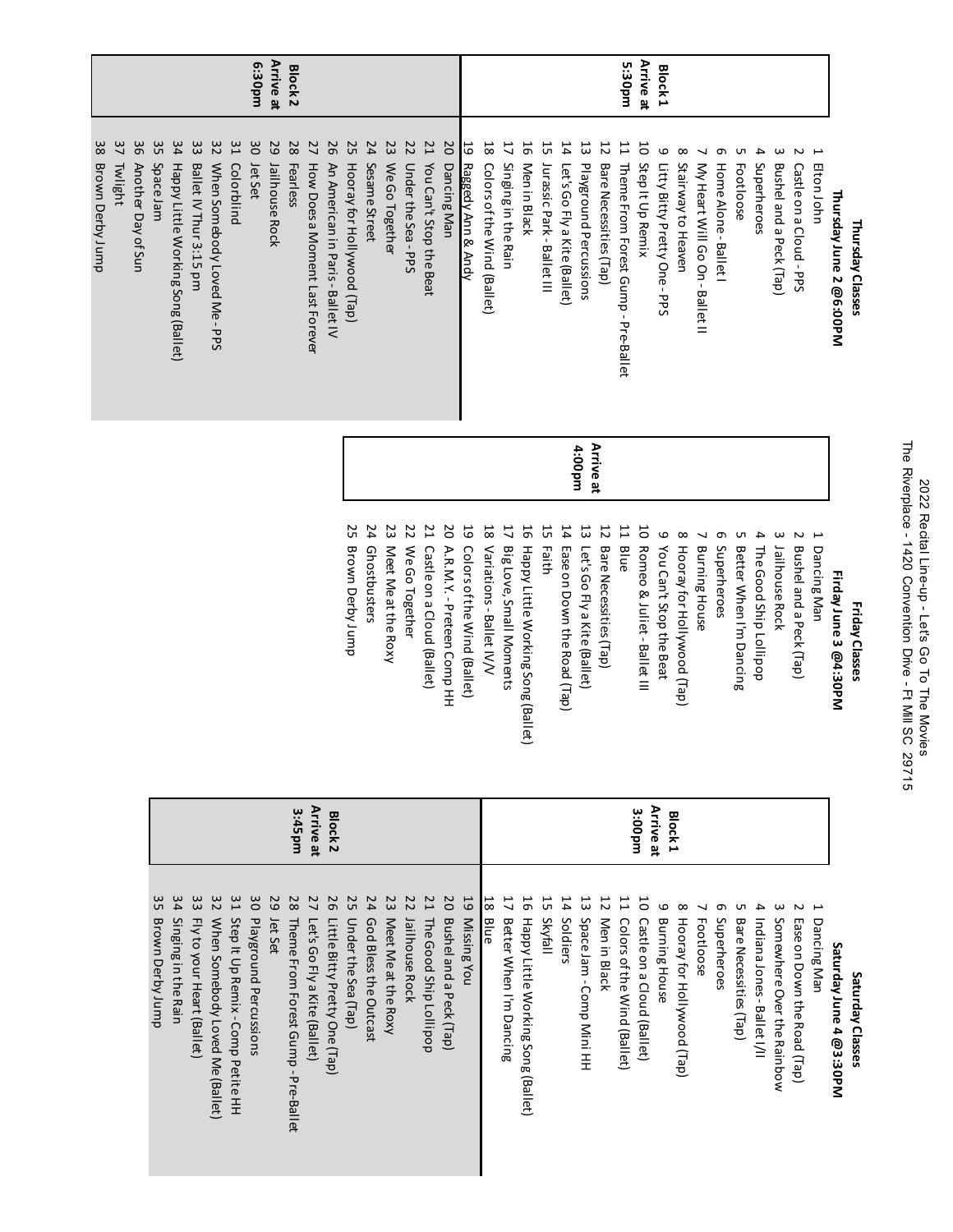#### **2022 RECITAL INFORMATION The River Place – 1420 Convention Drive, Fort Mill, SC 29715**

|                          | Recital                      |
|--------------------------|------------------------------|
| <b>Monday Classes</b>    | Friday, June 3 at 6:00 pm    |
| <b>Tuesday Classes</b>   | Saturday, June 4 at 6:00 pm  |
| <b>Wednesday Classes</b> | Wednesday, June 1 at 6:00 pm |
| <b>Thursday Classes</b>  | Thursday, June 2 at 6:00 pm  |
| <b>Friday Classes</b>    | Friday, June 3 at 4:30 pm    |
| <b>Saturday Classes</b>  | Saturday, June 4 at 3:30 pm  |

- Before you leave the studio with your costumes, please be sure they fit we will not have time for repairs during the week of recital. Your costume will include tights that are to be worn in the show, please do not wear these tights to picture week. If your dancer needs to wear a bra under a costume, straps cannot be showing. A strapless bra or proper sewing must be provided by parents **or gkardians**.
- Bring all garment bags for that particular show costumes in garment bags will be the only thing to bring to the recital. Example - if they have three dances in the same show, they should have three garment bags at check-in - two with costumes inside and one empty bag (for the costume they are wearing for their first dance).
- All 2.5-3.5 year old classes performing *Good Ship Lollipop or Somewhere Over the Rainbow* will not need to bring their bag or tap shoes since they are only performing in one routine – please be sure they have on their **ballet** shoes. You will pick up your dancers on the right side of the auditorium as soon as they have finished. If you want to take them back into the auditorium to watch the show after they have danced, you will need to bring a change of clothes, as there are no dancers allowed  $i$ **n** the auditorium in costume.
- 3.5-4.5, 4.5-5.5, and 5.5-6.5 Combo classes will come in costume with tap shoes on for their first dance. They will bring the empty garment bag with the hanger and their ballet shoes in the bottom of the bag and we will change their shoes backstage. Please do not bring any extra items or they could get lost.
- **•** Parents are in charge of changing their dancers into their costumes **if they have multiple dances per show**. Miller Street staff will not be assisting your dancers with changes this year. All costumes will stay with the parents - do not send any backstage. Your dancer could only have a few dances to get changed and back in line, so please be sure to change your dancer quickly.
- Once your dancer has performed the first dance, they will be released into the auditorium on the right side. There you will meet your dancer with the next costume and assist her in the curtained dressing room provided on the right side of the auditorium; boys in men's dressing room in lobby.
	- After you finish the costume change, your dancer will be taken by one of our staff to the backstage area to get back in line. You do NOT need to go through the lobby to check back in. Even if your dancer does not dance until the NEXT block of time, our **k** staff will take your dancer backstage. No dancers are allowed in the auditorium.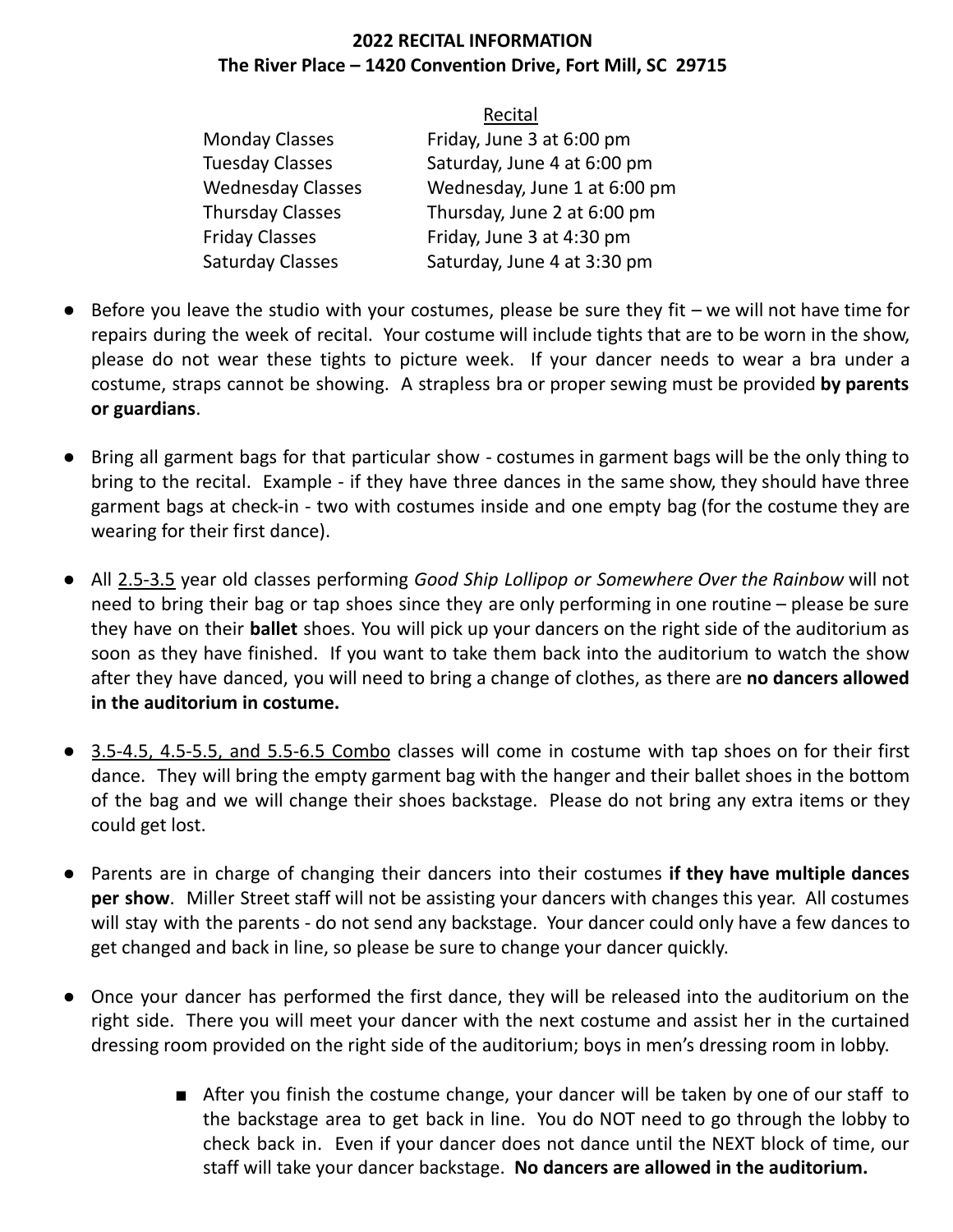- Do not leave anything in the dressing rooms only females allowed in the dressing rooms provided - male dancers will change in the men's restroom in the lobby.
- All dancers will remain backstage with us and get their trophies at the end of the block. We do ask that you stay seated for the remainder of the block, as all of our dancers deserve to have a full audience as much as possible.
	- If your dancer is absent from the recital or leaves early for any reason, we unfortunately will not have any trophies to give out after the recital.
	- Dancers ages 3.5-12 years old will be picked up at the end of the block in the auditorium on the right-hand side. To avoid congestion, please just have one adult present to collect your dancer.
	- Dancers age  $13+$  can check themselves in and out at the end of the block without a parent.
- No videotaping is allowed during the recital (on any device). Your recital fee includes a downloadable link to your dancer's show - this will be emailed to you. Video forms are provided to order a professional DVD of the show, for your convenience - these are \$45 for the first show and \$15 for each additional show (DVD's are not included in your recital fee). Click [here](https://forms.gle/SMPUHLjgjRMmFeh47) to go to our digital form.
	- Photography will be permitted during recital; no flash please. Remember to please be courteous of others when taking pictures – please do not stand up as there are others enjoying the show.
- Please do not stand up when dancers are performing. If you must go in and out of the auditorium, please do so between numbers. Additional movement is distracting to other people in the auditorium, as well as the videographer.
- **ALL** accounts are to be paid in full in order for your dancer to participate in the recital. If you have a question about your account, please check with the office.
- Class pictures will be taken the week of April 25th-30th during your dancer's regularly scheduled class (see attached sheet for further details). During this week, we will be taking individual pictures as well. You will be able to order these pictures through the photographer's website - you will receive an email and/or text from the photographer with the link for the photos.
- Please do not post any video of MSDA dance classes on YouTube or any other public social media sites. Posting a video of children and teachers without their written consent is not sanctioned by Miller Street Dance Academy. Please be respectful of other people's children.
- Each year we have people that either don't show up or tell us the week of the recital that they are not dancing. This messes up dances for everyone else that has worked hard. Please be courteous and make sure your dancers are at their show(s). If you can't make it, it's never too late to let us know so we can try to re-work the routine.
- Miller Street Dance Academy is not responsible for lost or stolen items at the recital venue.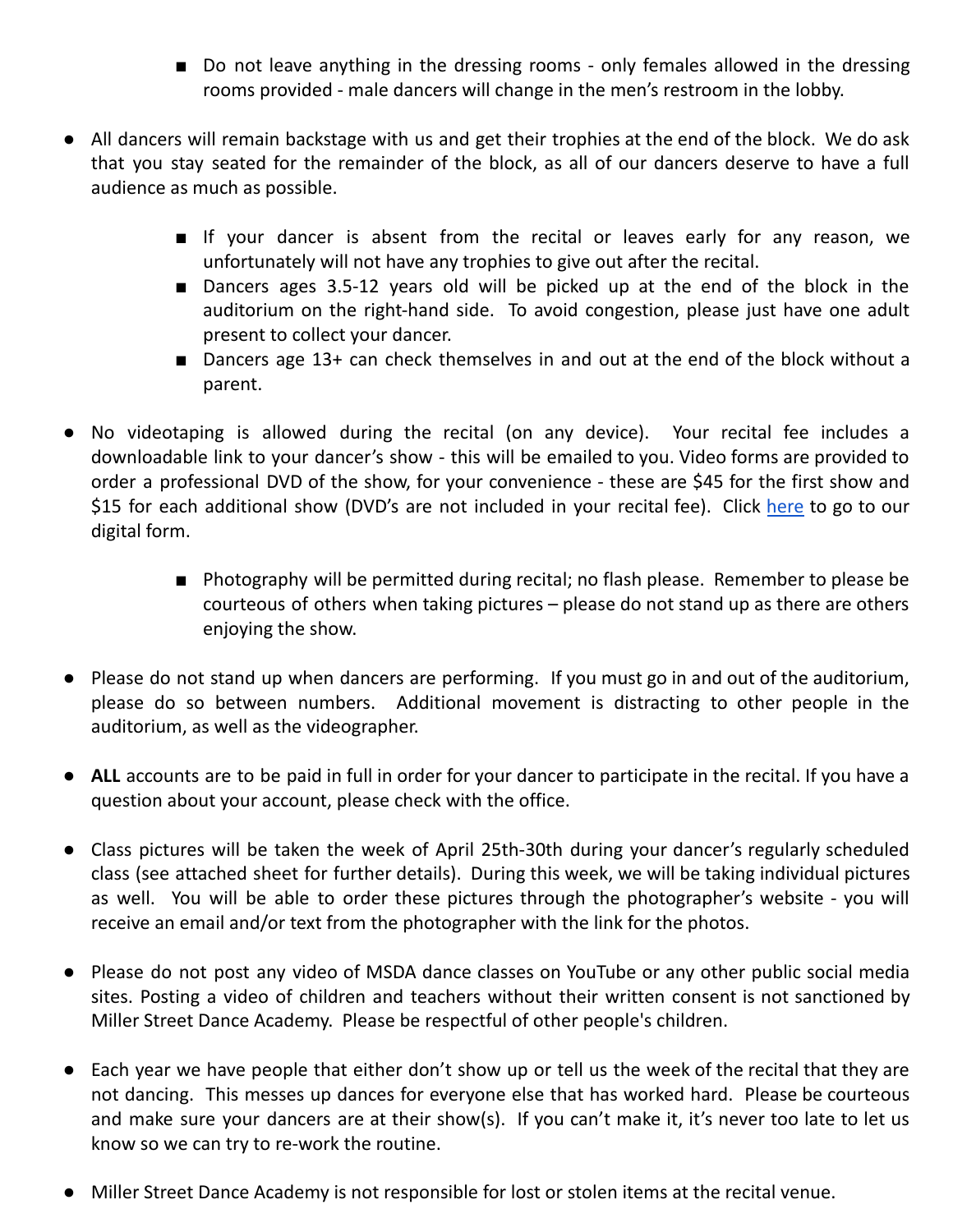#### Due to space limitations and safety, no parents will be allowed past the check-in area this week

- 1. Exulting Images will be onsite again this year during Picture Week.
- 2. Picture Week is a fun week to get dressed up in costume and get class group photos as well as individual photos. If you would like sibling pictures taken, please let us know when you check in your dancers. You are under no obligation to purchase photos, unless you need it for a program book ad.
- 3. Bring your child dressed in their first class costume. Combo classes please bring both ballet and tap shoes, except 2.5-3.5 (only bring ballet shoes). Have hair and makeup done as instructed when costumes were distributed. We will not be responsible for your child's hair or makeup. Dress your dancer in the order of their CLASSES for that day and NOT the order of the recital lineup. Only bring the costumes for that class day.
- 4. Dancers will be checked in at the main entrance (front lobby) and picked up at the lower lobby, similar to our normal process.
- 5. Students with multiple classes on the same day do not merge costumes into one bag each costume should have its own bag. You will have one empty bag, which will be for the class they have first that day.
- 6. Dancers will be provided a place to change costumes if they have more than one class on that day.
- 7. Please don't be late for class. We would hate for anyone to be left out of the group picture. There will be no make-up day for group pictures. Dancers without costumes will not be in the group photo (exception is Tumbling). If your dancer will not be attending this week, please let the office know immediately, so we can let the teacher know. We ask that you be patient with us, as we will try to finish on time, but some of the larger classes may run a few minutes over. Other classes may run early and then will be free to be released to a parent - so we encourage you to wait in the parking lot or come back early.
- 8. The photographer will send an email or text with a link to view and purchase photos immediately after they are taken. This is a great time to purchase a photo for a program book ad!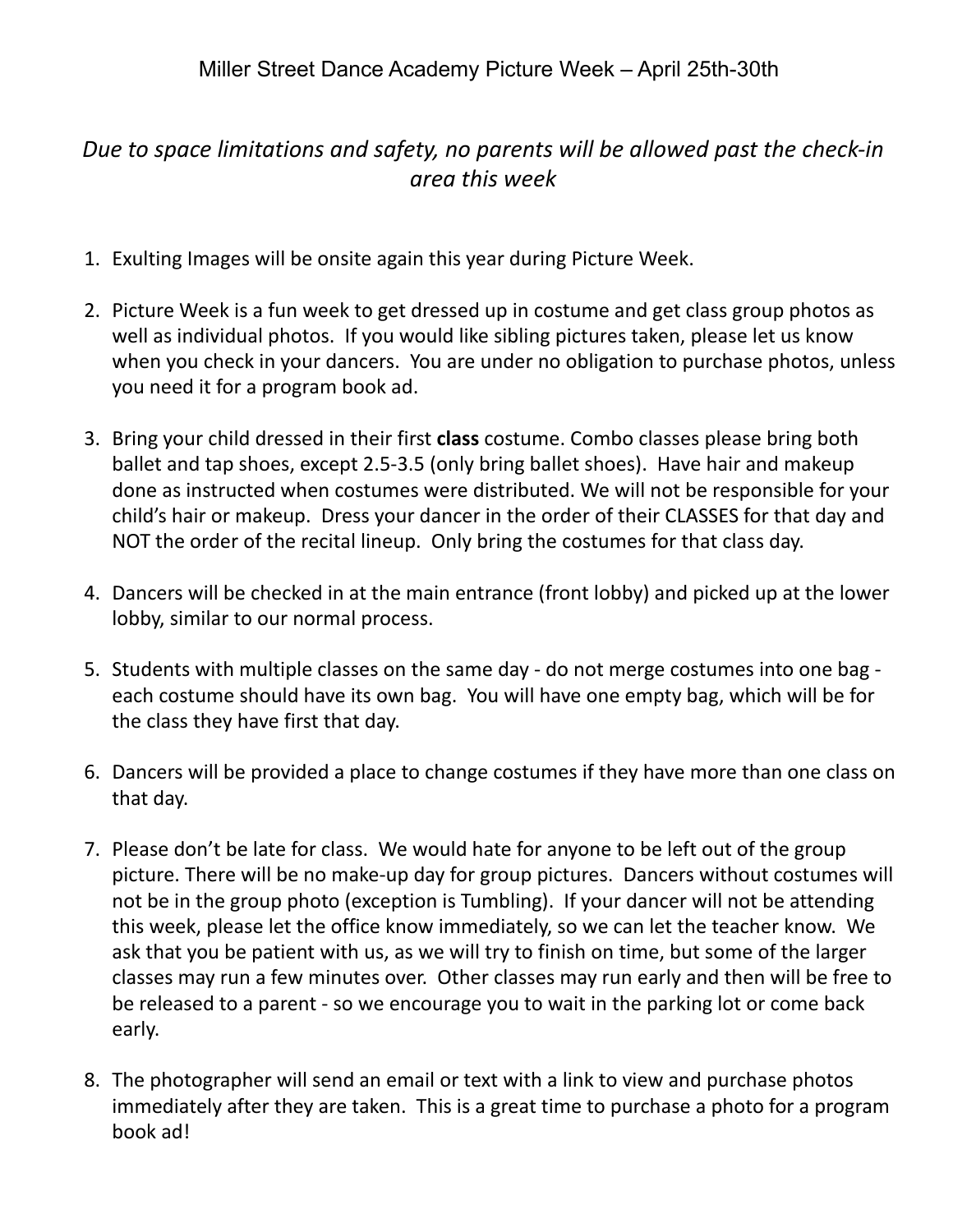

## CLICK [HERE](https://forms.gle/2wAVVTiCZeH7e9K68) TO ORDER ONLINE

Be sure you have this memorable keepsake for your dancer!! Please fill out the order form and return to the front office no later than Saturday, May 7, 2022 to guarantee your book.

Program books are \$25 and will be available for pickup at recital.

Student Name: **Example 2018** 

Parent Name: **Example 20** 

Number of program books to order:

Total of Order: \$

Ck/Cash/CC Use credit card on file

For Office Use:

Type of Payment: Letture and Date: Letture Entered:



# CLICK [HERE](https://forms.gle/5nCrnSJ27uTLW8Ky7) TO ORDER ONLINE

Please fill out the order form and return to the front office no later than Saturday, April 30, 2022 to guarantee your order.

Recital t-shirts will be available for pickup at recital. Shirts are \$25 + \$1.69 tax = total \$26.69



Student Name: \_\_\_\_\_\_\_\_\_\_\_\_\_\_\_\_\_\_\_\_\_\_\_\_\_\_\_

Parent Name: \_\_\_\_\_\_\_\_\_\_\_\_\_\_\_\_\_\_\_\_\_\_\_\_\_\_\_\_

| <b>Size</b>                                       | Quantity        | <b>Size</b>                                                                               | Quantity |
|---------------------------------------------------|-----------------|-------------------------------------------------------------------------------------------|----------|
| <b>Small Child</b><br>Medium Child<br>Large Child |                 | <b>Small Adult</b><br>Medium Adult<br>Large Adult<br>Xlarge Adult<br><b>XXLarge Adult</b> |          |
| Ck/Cash/CC                                        |                 | Use credit card on file                                                                   |          |
|                                                   | For Office Use: |                                                                                           |          |
| Type of Payment:                                  |                 | Date:                                                                                     | Entered: |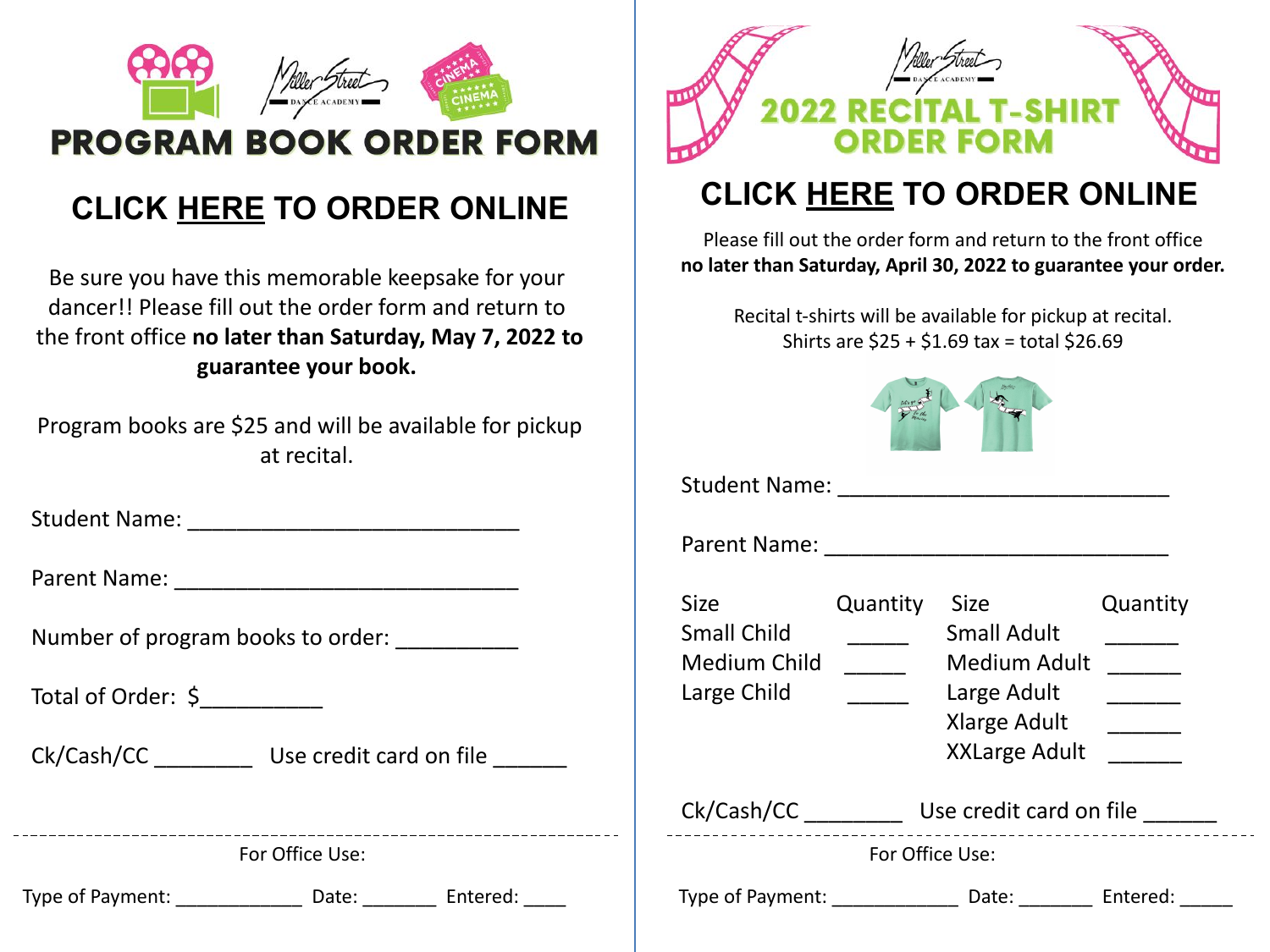It's easy to get your ad into our program. Follow these 3 easy steps!

Due by May 7

# 1. Fill out the form

Fill out the Program Book Advertisement Form and return to Miller Street Dance Academy with payment (check, cash, credit card, or autodraft)

# 2. Email us images and/or text.

Option 1 - Email us your ad: Make sure its the same size as the ad you purchased or we may have to do some cropping! Please put dancer's name in subject line of the email. PDF only!

#### Dimensions:

| $\frac{1}{4}$ page ad | $\frac{1}{2}$ page ad | full page ad                 |
|-----------------------|-----------------------|------------------------------|
| $3.75"x5"$ (portrait) | 7.5"x5" (landscape)   | $7.5" \times 10"$ (portrait) |
| Limit 1 photo         | Limit 2 photos        | Limit 4 photos               |

**Option 2 -** We can design your ad: Email us the text you would like your ad to say as well as any other images/graphics you'd like included (high resolution files accepted only). You must own the rights to those images/graphics if they are submitted. Please put dancer's name in subject line.

Don't forget!: If you are including a photo that was taken on Picture Week, make sure you have purchased that photo through the photographer, Exulting Images.

# 3. Proof it.

Once your ad has been designed, it will be emailed back to you for approval. You are given 2 revisions per ad. There is a \$10.00 charge per revision if additional revisions are requested.

#### You're almost done!

- Make sure the completed form and money have been submitted.
- Each ad must have its own separate form.
- If your ad has been processed, you will receive a verification email. Please contact us if you do not receive this email.
- Please send approval within 24 hours or the ad will be printed as is.
- Only one free program book per dancer is given regardless of number of ads purchased.
- Don't forget to pick up your free program book at your dancer's recital!